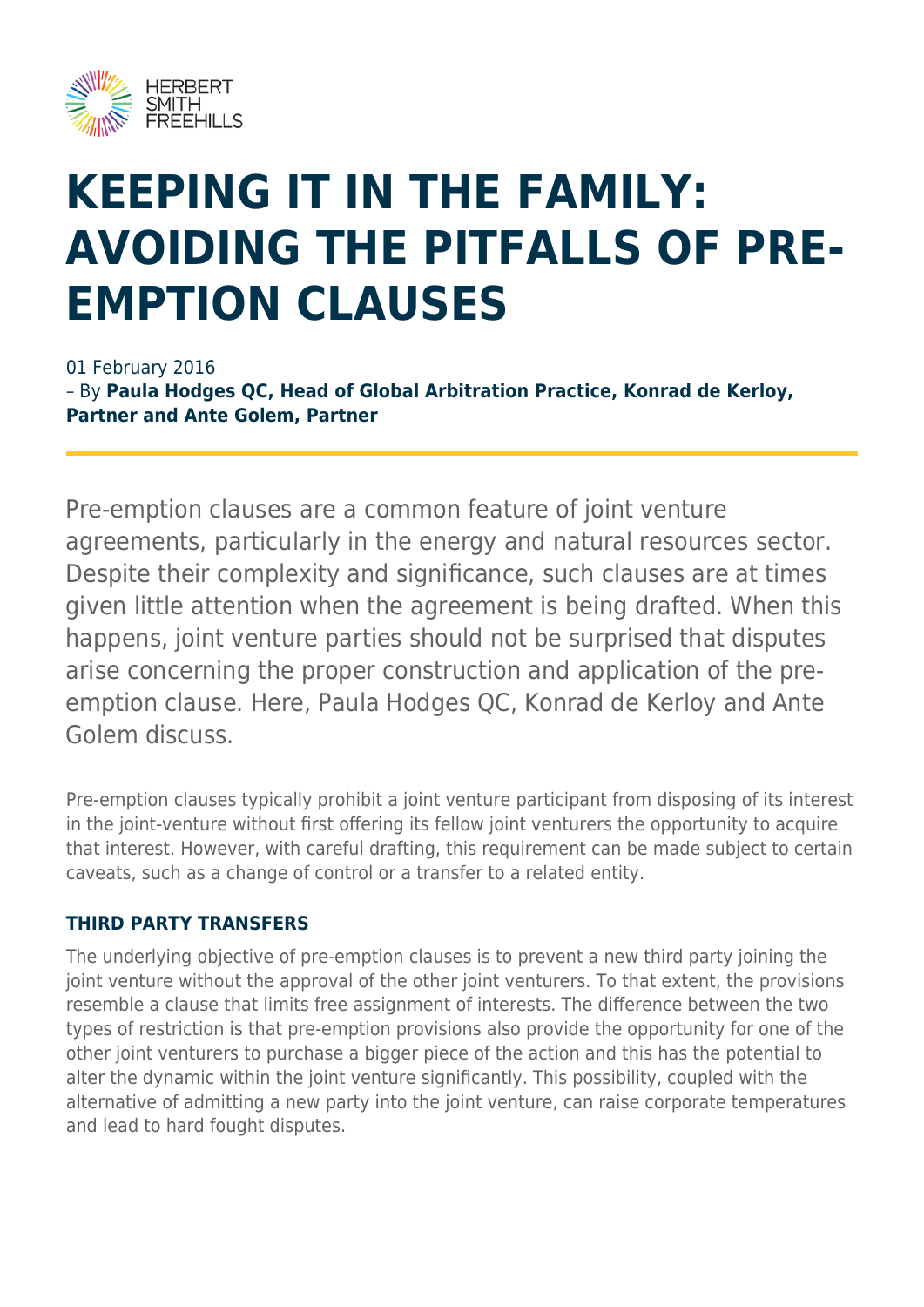Given the aim of pre-emption clauses to police the entry of third parties to the joint venture, certain exceptions can be carved out to cover circumstances where the exiting party wishes to transfer its interest to an affiliate or where a third party is purchasing the exiting company as a whole resulting in a change of control. The justification is that in both cases, the corporate identity of the exiting co-venturer is not changing significantly and it is not being substituted with a completely new third party.

#### **COMBINATION TRANSACTIONS**

Recently, one of our clients was faced with a very difficult situation emanating from the preemption provisions, which threatened the future of the joint venture project. When the joint venture was put together, the participants intended to get the project up and running and then introduce a third party with both deeper experience of oil and gas exploration and downstream LNG facilities, and deeper pockets to inject additional investment into the project. However, when our client, as operator of the project, sought to introduce such a third party, the other major joint venturer objected and threatened to use the pre-emption provisions to stymie the deal. The deadlock that ensued began to impact the progress of the project and jeopardised completion of the deadlines set by the host government in the licence agreement.



Our client turned to us for advice and, on reviewing the contract in question, we discovered that the pre-emption provisions exempted both change of control transactions and transfers to affiliates. We therefore advised our client to structure the deal as two separate transactions. The first step consisted of the transfer of part of our client's participating interest to an affiliate entity, followed by the sale of the shares in that affiliate to the third party wishing to join the project.

The deal went ahead and was challenged by the other major joint venturer on the basis that the pre-emption provisions should bite given the overall intention to transfer the interest to a new third party. They argued that the tribunal should apply the spirit of the pre-emption provisions, and not just the letter of them.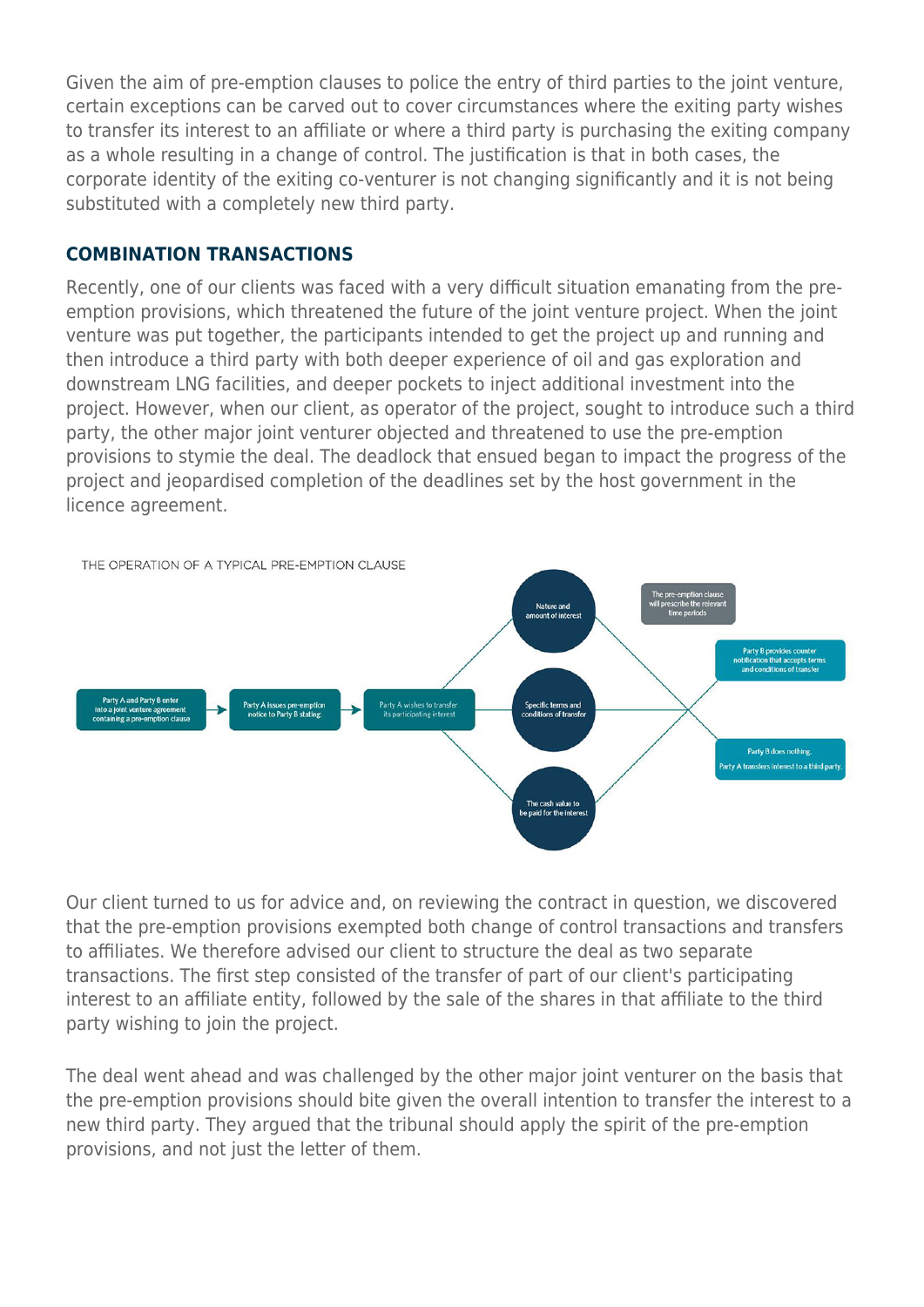ICC arbitration proceedings were commenced, but the tribunal upheld the combined deal as permissible given that it consisted of two separate transactions, both of which were exempted from the application of the pre-emption provisions.

The end result was that the participating interests were kept within the (albeit extended) family and the project is now proceeding apace.

#### **PRACTICAL IMPLICATIONS**

Joint-venture parties should bear in mind that:

• tribunals and courts often take a purposive approach to interpreting pre-emption clauses;

• but this cannot be relied upon, and parties should pay close attention to drafting effective pre-emption clauses;

• in particular, it should be clear what kind of transfer will trigger the clause (for example, what would be the consequences of a charging of shares to a third party which grants that third party control?), and what remedies are available for the other joint venturers in the case of a breach of the pre-emption clause; and

• the terms and conditions of a proposed sale should be disclosed to the other joint venturers in good time to allow pragmatic discussions to take place.

AVOIDING THE PRE-EMPTION CLAUSE: CASE STUDY